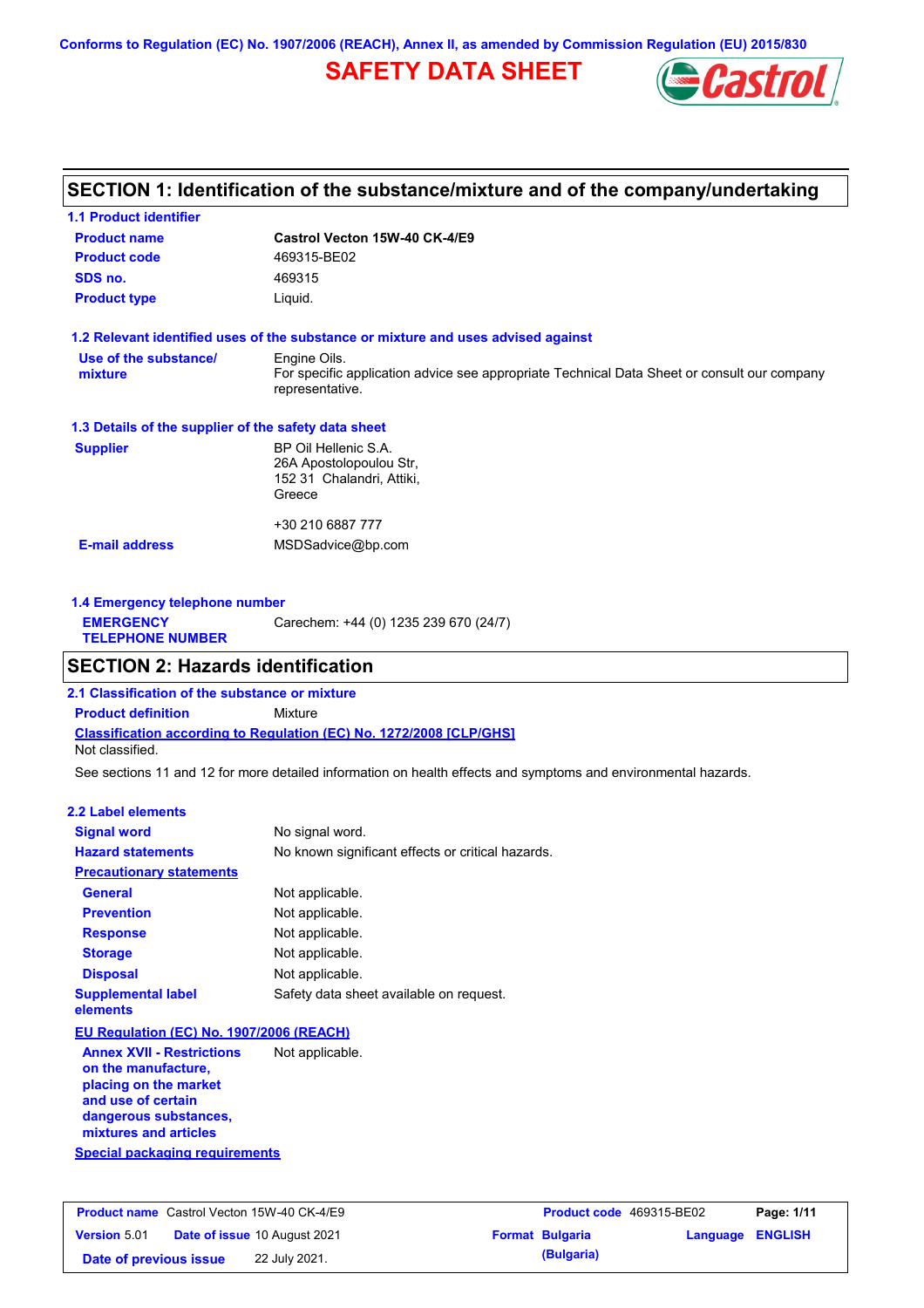### **Conforms to Regulation (EC) No. 1907/2006 (REACH), Annex II, as amended by Commission Regulation (EU) 2015/830**

# **SECTION 2: Hazards identification**

**3.2 Mixtures**

| <b>Containers to be fitted</b><br>with child-resistant<br>fastenings                                                     | Not applicable.                                                                                                                                                                                                          |  |  |  |  |
|--------------------------------------------------------------------------------------------------------------------------|--------------------------------------------------------------------------------------------------------------------------------------------------------------------------------------------------------------------------|--|--|--|--|
| <b>Tactile warning of danger</b>                                                                                         | Not applicable.                                                                                                                                                                                                          |  |  |  |  |
| 2.3 Other hazards                                                                                                        |                                                                                                                                                                                                                          |  |  |  |  |
| <b>Results of PBT and vPvB</b><br>assessment                                                                             | Product does not meet the criteria for PBT or vPvB according to Regulation (EC) No. 1907/2006,<br>Annex XIII.                                                                                                            |  |  |  |  |
| <b>Product meets the criteria</b><br>for PBT or vPvB according<br>to Regulation (EC) No.<br><b>1907/2006, Annex XIII</b> | This mixture does not contain any substances that are assessed to be a PBT or a vPvB.                                                                                                                                    |  |  |  |  |
| Other hazards which do<br>not result in classification                                                                   | Defatting to the skin.<br>USED ENGINE OILS<br>Used engine oil may contain hazardous components which have the potential to cause skin<br>cancer.<br>See Toxicological Information, section 11 of this Safety Data Sheet. |  |  |  |  |
|                                                                                                                          | Experimental data on one or more of the components has been used to determine all or part of<br>the hazard classification of this product.                                                                               |  |  |  |  |

# **SECTION 3: Composition/information on ingredients**

| <b>Product definition</b><br><b>Mixture</b>                                                                |                                                                                                |   |                                                                    |             |
|------------------------------------------------------------------------------------------------------------|------------------------------------------------------------------------------------------------|---|--------------------------------------------------------------------|-------------|
| $\overline{H}$ ighly refined base oil (IP 346 DMSO extract < 3%). Proprietary performance additives.       |                                                                                                |   |                                                                    |             |
| <b>Product/ingredient</b><br>name                                                                          | <b>Identifiers</b>                                                                             | % | <b>Regulation (EC) No.</b><br>1272/2008 [CLP]                      | <b>Type</b> |
| Distillates (petroleum), hydrotreated<br>heavy paraffinic                                                  | REACH #: 01-2119484627-25 ≥75 - ≤90<br>EC: 265-157-1<br>CAS: 64742-54-7<br>Index: 649-467-00-8 |   | Not classified.                                                    | $[2]$       |
| Distillates (petroleum), solvent-<br>dewaxed heavy paraffinic                                              | REACH #: 01-2119471299-27 ≤5<br>EC: 265-169-7<br>CAS: 64742-65-0<br>Index: 649-474-00-6        |   | Not classified.                                                    | $[2]$       |
| Distillates (petroleum), hydrotreated<br>heavy paraffinic                                                  | REACH #: 01-2119484627-25 ≤5<br>EC: 265-157-1<br>CAS: 64742-54-7<br>Index: 649-467-00-8        |   | Asp. Tox. 1, H304                                                  | [1] [2]     |
| Distillates (petroleum), solvent-<br>dewaxed heavy paraffinic                                              | REACH #: 01-2119471299-27 ≤3<br>EC: 265-169-7<br>CAS: 64742-65-0<br>Index: 649-474-00-6        |   | Asp. Tox. 1, H304                                                  | [1] [2]     |
| reaction mass of isomers of:<br>C7-9-alkyl 3-(3,5-di-tert-butyl-<br>4-hydroxyphenyl) propionate            | REACH #: 01-0000015551-76 ≤3<br>EC: 406-040-9<br>CAS: 125643-61-0<br>Index: 607-530-00-7       |   | Aquatic Chronic 4, H413                                            | $[1]$       |
| Distillates (petroleum), solvent-<br>dewaxed light paraffinic                                              | REACH #: 01-2119480132-48 ≤3<br>EC: 265-159-2<br>CAS: 64742-56-9<br>Index: 649-469-00-9        |   | Asp. Tox. 1, H304                                                  | [1] [2]     |
| Paraffin oils (petroleum), catalytic<br>dewaxed heavy                                                      | REACH #: 01-2119487080-42 ≤3<br>EC: 265-174-4<br>CAS: 64742-70-7<br>Index: 649-477-00-2        |   | Asp. Tox. 1, H304                                                  | [1] [2]     |
| zinc bis[O-(6-methylheptyl)] bis[O-(sec-REACH #: 01-2119543726-33 $\leq$ 3<br>butyl)] bis(dithiophosphate) | EC: 298-577-9<br>CAS: 93819-94-4                                                               |   | Skin Irrit. 2, H315<br>Eye Dam. 1, H318<br>Aquatic Chronic 2, H411 | $[1]$       |

**See Section 16 for the full text of the H statements declared above.**

| <b>Type</b>            |                                                   |                        |                          |            |
|------------------------|---------------------------------------------------|------------------------|--------------------------|------------|
|                        | <b>Product name</b> Castrol Vecton 15W-40 CK-4/E9 |                        | Product code 469315-BE02 | Page: 2/11 |
| Version 5.01           | Date of issue 10 August 2021                      | <b>Format Bulgaria</b> | <b>Language ENGLISH</b>  |            |
| Date of previous issue | 22 July 2021.                                     | (Bulgaria)             |                          |            |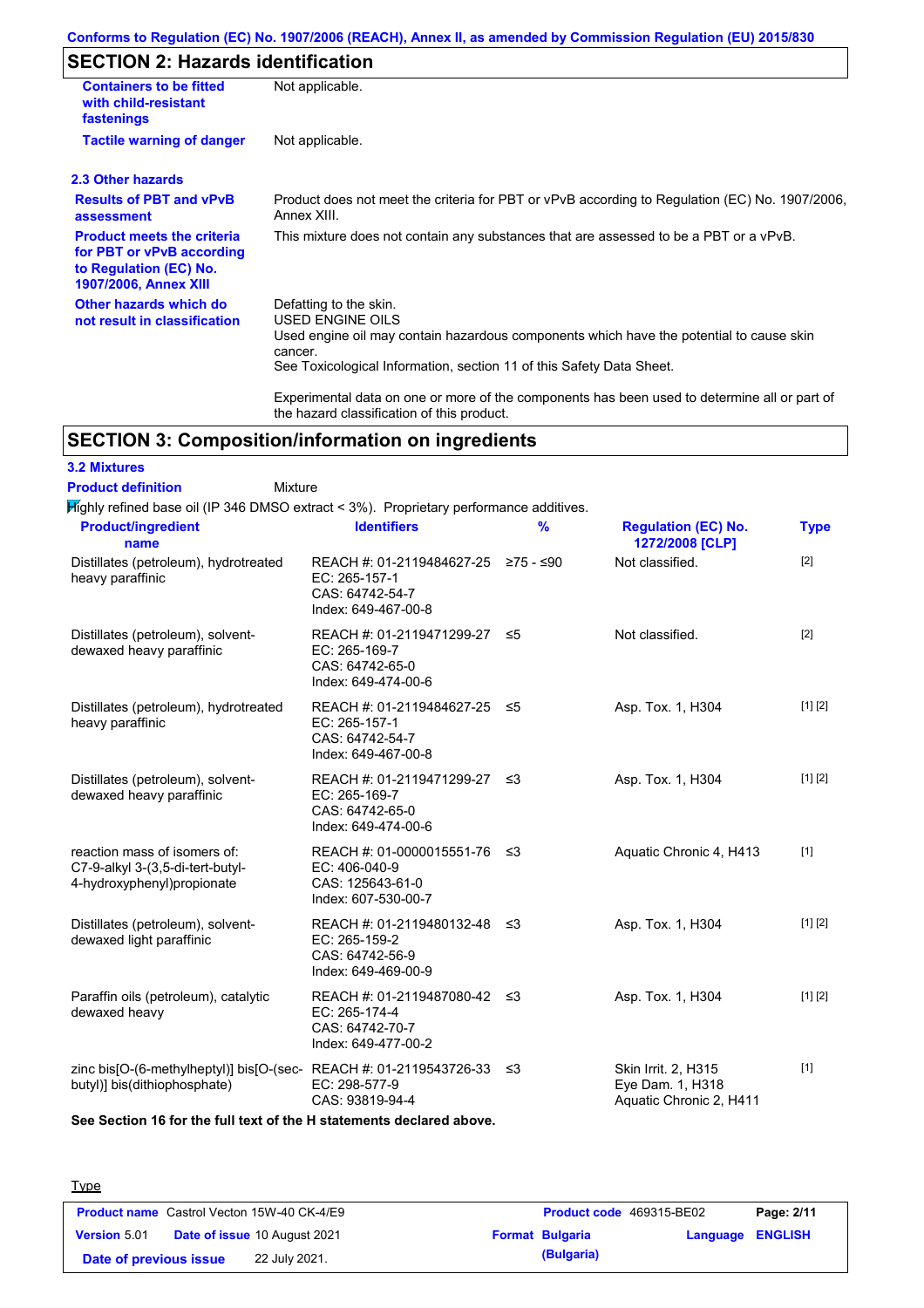## **SECTION 3: Composition/information on ingredients**

[1] Substance classified with a health or environmental hazard

[2] Substance with a workplace exposure limit

[3] Substance meets the criteria for PBT according to Regulation (EC) No. 1907/2006, Annex XIII

[4] Substance meets the criteria for vPvB according to Regulation (EC) No. 1907/2006, Annex XIII

[5] Substance of equivalent concern

[6] Additional disclosure due to company policy

Occupational exposure limits, if available, are listed in Section 8.

#### **SECTION 4: First aid measures**

### **4.1 Description of first aid measures**

| Eye contact                       | In case of contact, immediately flush eyes with plenty of water for at least 15 minutes. Eyelids<br>should be held away from the eyeball to ensure thorough rinsing. Check for and remove any<br>contact lenses. Get medical attention. |
|-----------------------------------|-----------------------------------------------------------------------------------------------------------------------------------------------------------------------------------------------------------------------------------------|
| <b>Skin contact</b>               | Wash skin thoroughly with soap and water or use recognised skin cleanser. Remove<br>contaminated clothing and shoes. Wash clothing before reuse. Clean shoes thoroughly before<br>reuse. Get medical attention if irritation develops.  |
| <b>Inhalation</b>                 | If inhaled, remove to fresh air. Get medical attention if symptoms occur.                                                                                                                                                               |
| <b>Ingestion</b>                  | Do not induce vomiting unless directed to do so by medical personnel. Get medical attention if<br>symptoms occur.                                                                                                                       |
| <b>Protection of first-aiders</b> | No action shall be taken involving any personal risk or without suitable training. It may be<br>dangerous to the person providing aid to give mouth-to-mouth resuscitation.                                                             |

#### **4.2 Most important symptoms and effects, both acute and delayed**

See Section 11 for more detailed information on health effects and symptoms.

|  | <b>Potential acute health effects</b> |  |  |  |
|--|---------------------------------------|--|--|--|
|--|---------------------------------------|--|--|--|

| Vapour inhalation under ambient conditions is not normally a problem due to low vapour<br>pressure.               |  |  |  |
|-------------------------------------------------------------------------------------------------------------------|--|--|--|
| No known significant effects or critical hazards.                                                                 |  |  |  |
| Defatting to the skin. May cause skin dryness and irritation.                                                     |  |  |  |
| Not classified as an eye irritant. Based on data available for this or related materials.                         |  |  |  |
| Delayed and immediate effects as well as chronic effects from short and long-term exposure                        |  |  |  |
| Overexposure to the inhalation of airborne droplets or aerosols may cause irritation of the<br>respiratory tract. |  |  |  |
| Ingestion of large quantities may cause nausea and diarrhoea.                                                     |  |  |  |
| Prolonged or repeated contact can defat the skin and lead to irritation and/or dermatitis.                        |  |  |  |
| Potential risk of transient stinging or redness if accidental eye contact occurs.                                 |  |  |  |
|                                                                                                                   |  |  |  |

#### **4.3 Indication of any immediate medical attention and special treatment needed**

**Notes to physician** Treatment should in general be symptomatic and directed to relieving any effects.

| 5.1 Extinguishing media                                                                                                                                             |                                                                                                                                                                                                                                                                                                                                                                   |  |                          |          |                |
|---------------------------------------------------------------------------------------------------------------------------------------------------------------------|-------------------------------------------------------------------------------------------------------------------------------------------------------------------------------------------------------------------------------------------------------------------------------------------------------------------------------------------------------------------|--|--------------------------|----------|----------------|
| <b>Suitable extinguishing</b><br>media                                                                                                                              | In case of fire, use foam, dry chemical or carbon dioxide extinguisher or spray.                                                                                                                                                                                                                                                                                  |  |                          |          |                |
| <b>Unsuitable extinguishing</b><br>media                                                                                                                            | Do not use water jet. The use of a water jet may cause the fire to spread by splashing the<br>burning product.                                                                                                                                                                                                                                                    |  |                          |          |                |
| 5.2 Special hazards arising from the substance or mixture                                                                                                           |                                                                                                                                                                                                                                                                                                                                                                   |  |                          |          |                |
| <b>Hazards from the</b><br>substance or mixture                                                                                                                     | In a fire or if heated, a pressure increase will occur and the container may burst.                                                                                                                                                                                                                                                                               |  |                          |          |                |
| <b>Hazardous combustion</b><br>Combustion products may include the following:<br>carbon oxides (CO, CO <sub>2</sub> ) (carbon monoxide, carbon dioxide)<br>products |                                                                                                                                                                                                                                                                                                                                                                   |  |                          |          |                |
| <b>5.3 Advice for firefighters</b>                                                                                                                                  |                                                                                                                                                                                                                                                                                                                                                                   |  |                          |          |                |
| <b>Special precautions for</b><br>fire-fighters                                                                                                                     | No action shall be taken involving any personal risk or without suitable training. Promptly<br>isolate the scene by removing all persons from the vicinity of the incident if there is a fire.                                                                                                                                                                    |  |                          |          |                |
| <b>Special protective</b><br>equipment for fire-fighters                                                                                                            | Fire-fighters should wear appropriate protective equipment and self-contained breathing<br>apparatus (SCBA) with a full face-piece operated in positive pressure mode. Clothing for fire-<br>fighters (including helmets, protective boots and gloves) conforming to European standard EN<br>469 will provide a basic level of protection for chemical incidents. |  |                          |          |                |
| <b>Product name</b> Castrol Vecton 15W-40 CK-4/E9                                                                                                                   |                                                                                                                                                                                                                                                                                                                                                                   |  | Product code 469315-BE02 |          | Page: 3/11     |
| <b>Version 5.01</b>                                                                                                                                                 | Date of issue 10 August 2021                                                                                                                                                                                                                                                                                                                                      |  | <b>Format Bulgaria</b>   | Language | <b>ENGLISH</b> |
| Date of previous issue                                                                                                                                              | 22 July 2021.                                                                                                                                                                                                                                                                                                                                                     |  | (Bulgaria)               |          |                |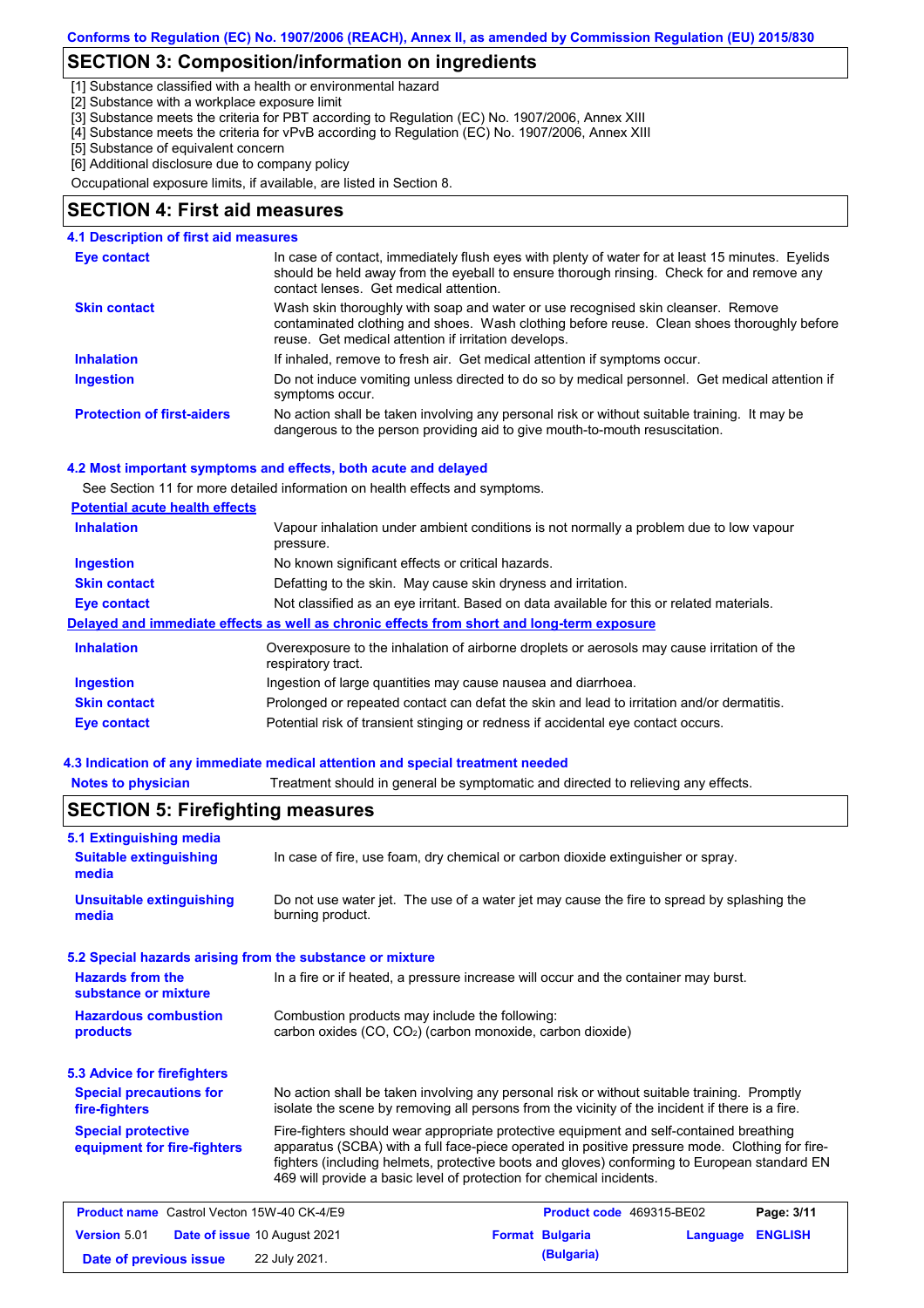## **SECTION 6: Accidental release measures**

|                                                          | 6.1 Personal precautions, protective equipment and emergency procedures                                                                                                                                                                                                                                                                                                                        |  |  |  |
|----------------------------------------------------------|------------------------------------------------------------------------------------------------------------------------------------------------------------------------------------------------------------------------------------------------------------------------------------------------------------------------------------------------------------------------------------------------|--|--|--|
| For non-emergency<br>personnel                           | No action shall be taken involving any personal risk or without suitable training. Evacuate<br>surrounding areas. Keep unnecessary and unprotected personnel from entering. Do not touch<br>or walk through spilt material. Floors may be slippery; use care to avoid falling. Put on<br>appropriate personal protective equipment.                                                            |  |  |  |
| For emergency responders                                 | Entry into a confined space or poorly ventilated area contaminated with vapour, mist or fume is<br>extremely hazardous without the correct respiratory protective equipment and a safe system of<br>work. Wear self-contained breathing apparatus. Wear a suitable chemical protective suit.<br>Chemical resistant boots. See also the information in "For non-emergency personnel".           |  |  |  |
| <b>6.2 Environmental</b><br>precautions                  | Avoid dispersal of spilt material and runoff and contact with soil, waterways, drains and sewers.<br>Inform the relevant authorities if the product has caused environmental pollution (sewers,<br>waterways, soil or air).                                                                                                                                                                    |  |  |  |
| 6.3 Methods and material for containment and cleaning up |                                                                                                                                                                                                                                                                                                                                                                                                |  |  |  |
| <b>Small spill</b>                                       | Stop leak if without risk. Move containers from spill area. Absorb with an inert material and<br>place in an appropriate waste disposal container. Dispose of via a licensed waste disposal<br>contractor.                                                                                                                                                                                     |  |  |  |
| <b>Large spill</b>                                       | Stop leak if without risk. Move containers from spill area. Prevent entry into sewers, water<br>courses, basements or confined areas. Contain and collect spillage with non-combustible,<br>absorbent material e.g. sand, earth, vermiculite or diatomaceous earth and place in container<br>for disposal according to local regulations. Dispose of via a licensed waste disposal contractor. |  |  |  |
| 6.4 Reference to other<br><b>sections</b>                | See Section 1 for emergency contact information.<br>See Section 5 for firefighting measures.<br>See Section 8 for information on appropriate personal protective equipment.<br>See Section 12 for environmental precautions.<br>See Section 13 for additional waste treatment information.                                                                                                     |  |  |  |

## **SECTION 7: Handling and storage**

## **7.1 Precautions for safe handling**

| <b>Protective measures</b>                                                           | Put on appropriate personal protective equipment.                                                                                                                                                                                                                                                                                                                                                                                                                                        |
|--------------------------------------------------------------------------------------|------------------------------------------------------------------------------------------------------------------------------------------------------------------------------------------------------------------------------------------------------------------------------------------------------------------------------------------------------------------------------------------------------------------------------------------------------------------------------------------|
| <b>Advice on general</b><br>occupational hygiene                                     | Eating, drinking and smoking should be prohibited in areas where this material is handled,<br>stored and processed. Wash thoroughly after handling. Remove contaminated clothing and<br>protective equipment before entering eating areas. See also Section 8 for additional<br>information on hygiene measures.                                                                                                                                                                         |
| <b>7.2 Conditions for safe</b><br>storage, including any<br><i>incompatibilities</i> | Store in accordance with local requiations. Store in a dry, cool and well-ventilated area, away<br>from incompatible materials (see Section 10). Keep away from heat and direct sunlight. Keep<br>container tightly closed and sealed until ready for use. Containers that have been opened must<br>be carefully resealed and kept upright to prevent leakage. Store and use only in equipment/<br>containers designed for use with this product. Do not store in unlabelled containers. |
| <b>Not suitable</b>                                                                  | Prolonged exposure to elevated temperature.                                                                                                                                                                                                                                                                                                                                                                                                                                              |
| 7.3 Specific end use(s)                                                              |                                                                                                                                                                                                                                                                                                                                                                                                                                                                                          |
| <b>Recommendations</b>                                                               | See section 1.2 and Exposure scenarios in annex, if applicable.                                                                                                                                                                                                                                                                                                                                                                                                                          |

# **SECTION 8: Exposure controls/personal protection**

| <b>Occupational exposure limits</b>                          | No exposure limit value known.                                                                                                                                                      |  |  |  |
|--------------------------------------------------------------|-------------------------------------------------------------------------------------------------------------------------------------------------------------------------------------|--|--|--|
| <b>Product/ingredient name</b>                               | <b>Exposure limit values</b>                                                                                                                                                        |  |  |  |
| Distillates (petroleum), hydrotreated heavy paraffinic       | Ministry of Labour and Social Policy and the Ministry of Health -<br>Ordinance No 13/2003. (Bulgaria).<br>Limit value 8 hours: 5 mg/m <sup>3</sup> 8 hours. Issued/Revised: 12/2006 |  |  |  |
| Distillates (petroleum), solvent-dewaxed heavy<br>paraffinic | Ministry of Labour and Social Policy and the Ministry of Health -<br>Ordinance No 13/2003. (Bulgaria).<br>Limit value 8 hours: 5 mg/m <sup>3</sup> 8 hours. Issued/Revised: 12/2006 |  |  |  |
| Distillates (petroleum), hydrotreated heavy paraffinic       | Ministry of Labour and Social Policy and the Ministry of Health -<br>Ordinance No 13/2003. (Bulgaria).<br>Limit value 8 hours: 5 mg/m <sup>3</sup> 8 hours. Issued/Revised: 12/2006 |  |  |  |
| Distillates (petroleum), solvent-dewaxed heavy<br>paraffinic | Ministry of Labour and Social Policy and the Ministry of Health -<br>Ordinance No 13/2003. (Bulgaria).                                                                              |  |  |  |
| <b>Product name</b> Castrol Vecton 15W-40 CK-4/E9            | Page: 4/11<br>Product code 469315-BE02                                                                                                                                              |  |  |  |
| <b>Version 5.01</b><br><b>Date of issue 10 August 2021</b>   | <b>ENGLISH</b><br><b>Format Bulgaria</b><br>Language                                                                                                                                |  |  |  |
| 22 July 2021.<br>Date of previous issue                      | (Bulgaria)                                                                                                                                                                          |  |  |  |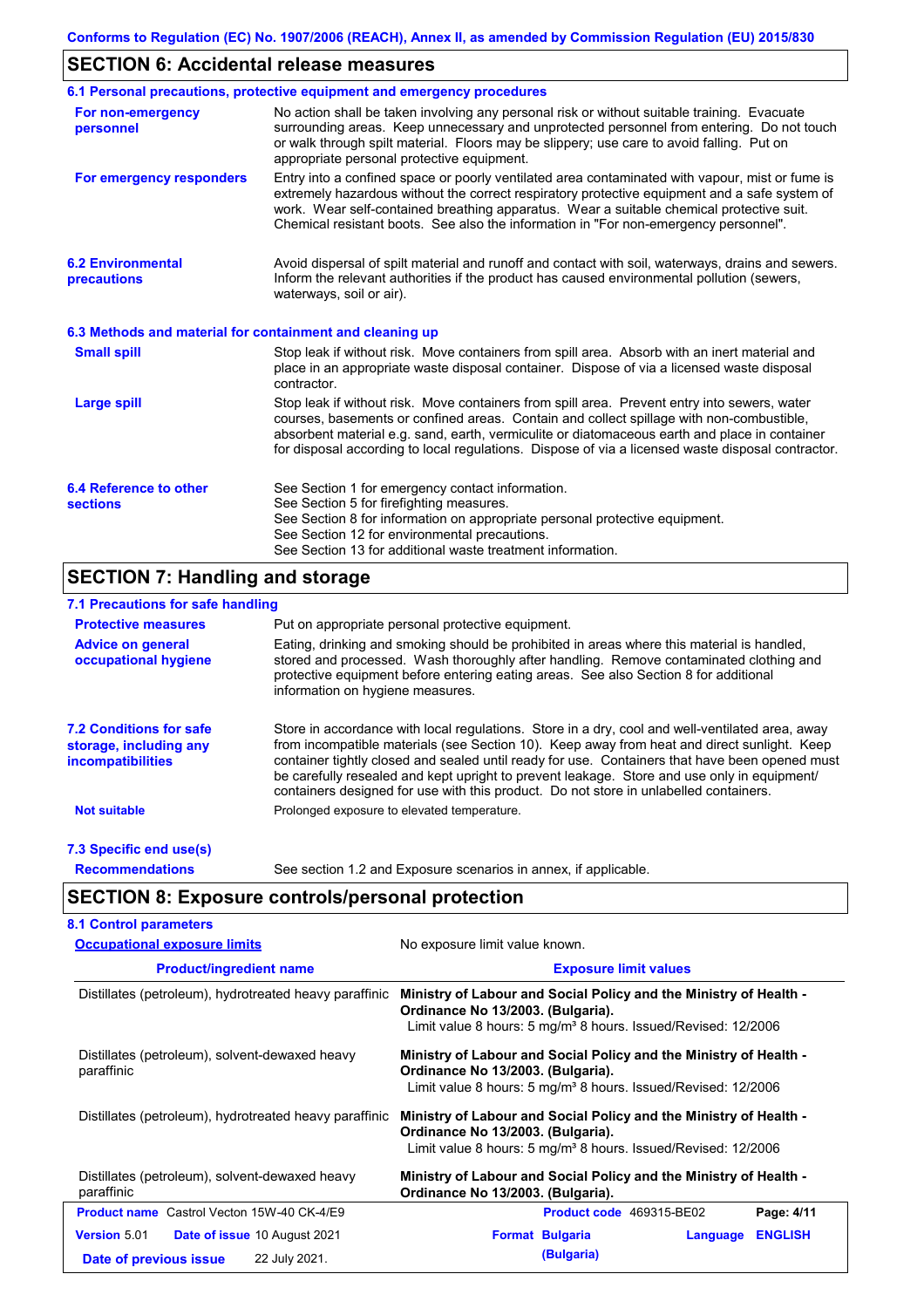### **SECTION 8: Exposure controls/personal protection**

Limit value 8 hours: 5 mg/m<sup>3</sup> 8 hours. Issued/Revised: 12/2006

| Distillates (petroleum), solvent-dewaxed light<br>paraffinic | Ministry of Labour and Social Policy and the Ministry of Health -<br>Ordinance No 13/2003. (Bulgaria).<br>Limit value 8 hours: 5 mg/m <sup>3</sup> 8 hours. Issued/Revised: 12/2006 |
|--------------------------------------------------------------|-------------------------------------------------------------------------------------------------------------------------------------------------------------------------------------|
| Paraffin oils (petroleum), catalytic dewaxed heavy           | Ministry of Labour and Social Policy and the Ministry of Health -<br>Ordinance No 13/2003. (Bulgaria).<br>Limit value 8 hours: 5 mg/m <sup>3</sup> 8 hours. Issued/Revised: 12/2006 |

Whilst specific OELs for certain components may be shown in this section, other components may be present in any mist, vapour or dust produced. Therefore, the specific OELs may not be applicable to the product as a whole and are provided for guidance only.

**Recommended monitoring procedures** If this product contains ingredients with exposure limits, personal, workplace atmosphere or biological monitoring may be required to determine the effectiveness of the ventilation or other control measures and/or the necessity to use respiratory protective equipment. Reference should be made to monitoring standards, such as the following: European Standard EN 689 (Workplace atmospheres - Guidance for the assessment of exposure by inhalation to chemical agents for comparison with limit values and measurement strategy) European Standard EN 14042 (Workplace atmospheres - Guide for the application and use of procedures for the assessment of exposure to chemical and biological agents) European Standard EN 482 (Workplace atmospheres - General requirements for the performance of procedures for the measurement of chemical agents) Reference to national guidance documents for methods for the determination of hazardous substances will also be required.

#### **Derived No Effect Level**

No DNELs/DMELs available.

#### **Predicted No Effect Concentration**

No PNECs available

| <b>8.2 Exposure controls</b>                      |                                                                                                                                                                                                                                                                                                                                                                                                                                                                                                                                                                                                                                                                                                                                                                                                                                                                                                                                                                                                         |                                 |                  |
|---------------------------------------------------|---------------------------------------------------------------------------------------------------------------------------------------------------------------------------------------------------------------------------------------------------------------------------------------------------------------------------------------------------------------------------------------------------------------------------------------------------------------------------------------------------------------------------------------------------------------------------------------------------------------------------------------------------------------------------------------------------------------------------------------------------------------------------------------------------------------------------------------------------------------------------------------------------------------------------------------------------------------------------------------------------------|---------------------------------|------------------|
| <b>Appropriate engineering</b><br><b>controls</b> | Provide exhaust ventilation or other engineering controls to keep the relevant airborne<br>concentrations below their respective occupational exposure limits.<br>All activities involving chemicals should be assessed for their risks to health, to ensure<br>exposures are adequately controlled. Personal protective equipment should only be considered<br>after other forms of control measures (e.g. engineering controls) have been suitably evaluated.<br>Personal protective equipment should conform to appropriate standards, be suitable for use, be<br>kept in good condition and properly maintained.<br>Your supplier of personal protective equipment should be consulted for advice on selection and<br>appropriate standards. For further information contact your national organisation for standards.<br>The final choice of protective equipment will depend upon a risk assessment. It is important to<br>ensure that all items of personal protective equipment are compatible. |                                 |                  |
| Individual protection measures                    |                                                                                                                                                                                                                                                                                                                                                                                                                                                                                                                                                                                                                                                                                                                                                                                                                                                                                                                                                                                                         |                                 |                  |
| <b>Hygiene measures</b>                           | Wash hands, forearms and face thoroughly after handling chemical products, before eating,<br>smoking and using the lavatory and at the end of the working period. Ensure that eyewash<br>stations and safety showers are close to the workstation location.                                                                                                                                                                                                                                                                                                                                                                                                                                                                                                                                                                                                                                                                                                                                             |                                 |                  |
| <b>Respiratory protection</b>                     | In case of insufficient ventilation, wear suitable respiratory equipment.<br>The correct choice of respiratory protection depends upon the chemicals being handled, the<br>conditions of work and use, and the condition of the respiratory equipment. Safety procedures<br>should be developed for each intended application. Respiratory protection equipment should<br>therefore be chosen in consultation with the supplier/manufacturer and with a full assessment<br>of the working conditions.                                                                                                                                                                                                                                                                                                                                                                                                                                                                                                   |                                 |                  |
| <b>Eye/face protection</b>                        | Safety glasses with side shields.                                                                                                                                                                                                                                                                                                                                                                                                                                                                                                                                                                                                                                                                                                                                                                                                                                                                                                                                                                       |                                 |                  |
| <b>Skin protection</b>                            |                                                                                                                                                                                                                                                                                                                                                                                                                                                                                                                                                                                                                                                                                                                                                                                                                                                                                                                                                                                                         |                                 |                  |
| <b>Hand protection</b>                            | <b>General Information:</b>                                                                                                                                                                                                                                                                                                                                                                                                                                                                                                                                                                                                                                                                                                                                                                                                                                                                                                                                                                             |                                 |                  |
|                                                   | Because specific work environments and material handling practices vary, safety procedures<br>should be developed for each intended application. The correct choice of protective gloves<br>depends upon the chemicals being handled, and the conditions of work and use. Most gloves<br>provide protection for only a limited time before they must be discarded and replaced (even the<br>best chemically resistant gloves will break down after repeated chemical exposures).                                                                                                                                                                                                                                                                                                                                                                                                                                                                                                                        |                                 |                  |
|                                                   | Gloves should be chosen in consultation with the supplier / manufacturer and taking account of<br>a full assessment of the working conditions.                                                                                                                                                                                                                                                                                                                                                                                                                                                                                                                                                                                                                                                                                                                                                                                                                                                          |                                 |                  |
|                                                   | Recommended: Nitrile gloves.<br><b>Breakthrough time:</b>                                                                                                                                                                                                                                                                                                                                                                                                                                                                                                                                                                                                                                                                                                                                                                                                                                                                                                                                               |                                 |                  |
|                                                   | Breakthrough time data are generated by glove manufacturers under laboratory test conditions                                                                                                                                                                                                                                                                                                                                                                                                                                                                                                                                                                                                                                                                                                                                                                                                                                                                                                            |                                 |                  |
| <b>Product name</b> Castrol Vecton 15W-40 CK-4/E9 |                                                                                                                                                                                                                                                                                                                                                                                                                                                                                                                                                                                                                                                                                                                                                                                                                                                                                                                                                                                                         | <b>Product code</b> 469315-BE02 | Page: 5/11       |
| <b>Version 5.01</b>                               | <b>Date of issue 10 August 2021</b>                                                                                                                                                                                                                                                                                                                                                                                                                                                                                                                                                                                                                                                                                                                                                                                                                                                                                                                                                                     | <b>Format Bulgaria</b>          | Language ENGLISH |
| Date of previous issue                            | 22 July 2021.                                                                                                                                                                                                                                                                                                                                                                                                                                                                                                                                                                                                                                                                                                                                                                                                                                                                                                                                                                                           | (Bulgaria)                      |                  |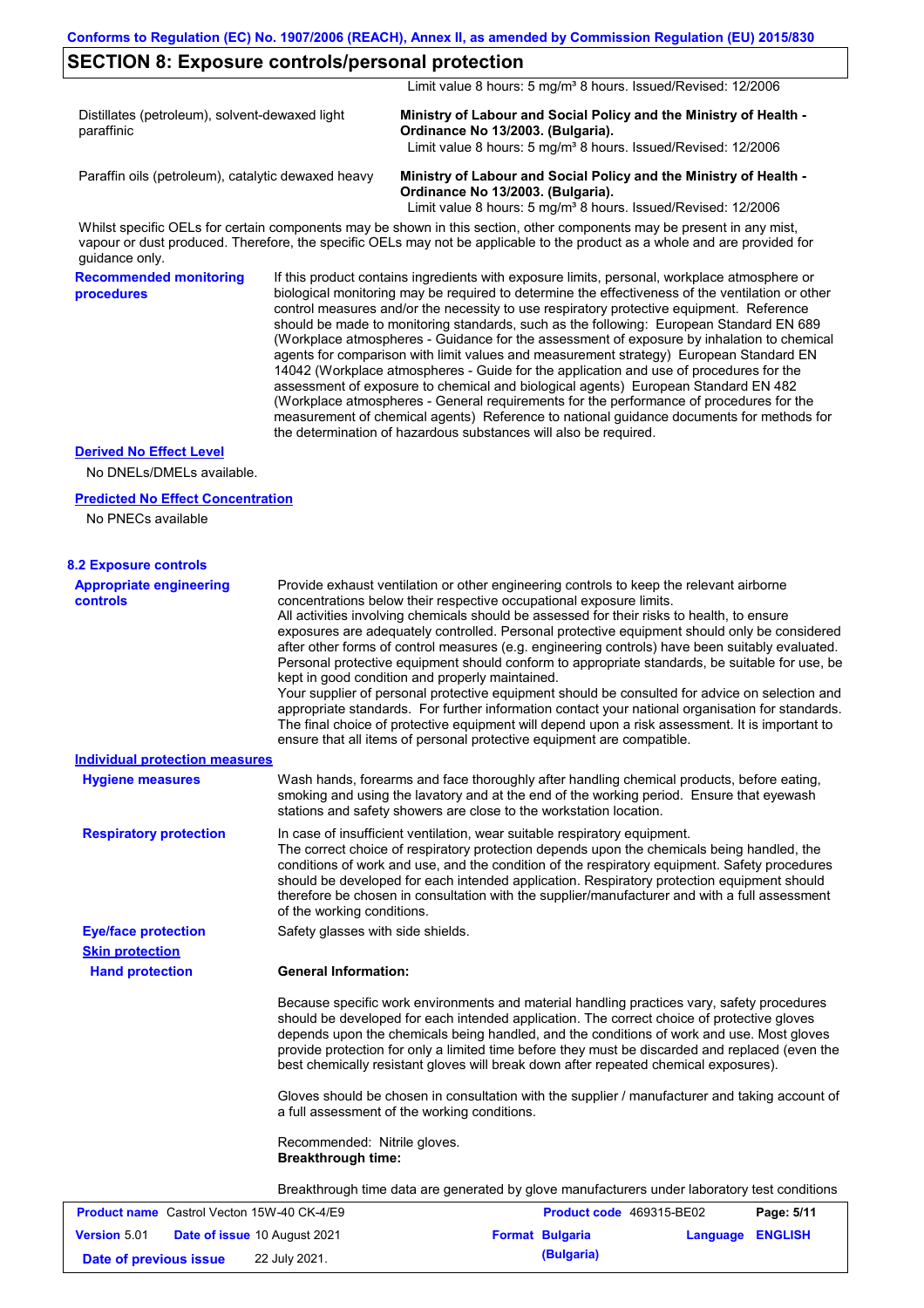# **SECTION 8: Exposure controls/personal protection**

|                                           | and represent how long a glove can be expected to provide effective permeation resistance. It<br>is important when following breakthrough time recommendations that actual workplace<br>conditions are taken into account. Always consult with your glove supplier for up-to-date<br>technical information on breakthrough times for the recommended glove type.<br>Our recommendations on the selection of gloves are as follows:                                                                                                                                                                                                                |
|-------------------------------------------|---------------------------------------------------------------------------------------------------------------------------------------------------------------------------------------------------------------------------------------------------------------------------------------------------------------------------------------------------------------------------------------------------------------------------------------------------------------------------------------------------------------------------------------------------------------------------------------------------------------------------------------------------|
|                                           | Continuous contact:                                                                                                                                                                                                                                                                                                                                                                                                                                                                                                                                                                                                                               |
|                                           | Gloves with a minimum breakthrough time of 240 minutes, or >480 minutes if suitable gloves<br>can be obtained.                                                                                                                                                                                                                                                                                                                                                                                                                                                                                                                                    |
|                                           | If suitable gloves are not available to offer that level of protection, gloves with shorter<br>breakthrough times may be acceptable as long as appropriate glove maintenance and<br>replacement regimes are determined and adhered to.                                                                                                                                                                                                                                                                                                                                                                                                            |
|                                           | Short-term / splash protection:                                                                                                                                                                                                                                                                                                                                                                                                                                                                                                                                                                                                                   |
|                                           | Recommended breakthrough times as above.<br>It is recognised that for short-term, transient exposures, gloves with shorter breakthrough times<br>may commonly be used. Therefore, appropriate maintenance and replacement regimes must<br>be determined and rigorously followed.                                                                                                                                                                                                                                                                                                                                                                  |
|                                           | <b>Glove Thickness:</b>                                                                                                                                                                                                                                                                                                                                                                                                                                                                                                                                                                                                                           |
|                                           | For general applications, we recommend gloves with a thickness typically greater than 0.35 mm.                                                                                                                                                                                                                                                                                                                                                                                                                                                                                                                                                    |
|                                           | It should be emphasised that glove thickness is not necessarily a good predictor of glove<br>resistance to a specific chemical, as the permeation efficiency of the glove will be dependent<br>on the exact composition of the glove material. Therefore, glove selection should also be based<br>on consideration of the task requirements and knowledge of breakthrough times.<br>Glove thickness may also vary depending on the glove manufacturer, the glove type and the<br>glove model. Therefore, the manufacturers' technical data should always be taken into account<br>to ensure selection of the most appropriate glove for the task. |
|                                           | Note: Depending on the activity being conducted, gloves of varying thickness may be required<br>for specific tasks. For example:                                                                                                                                                                                                                                                                                                                                                                                                                                                                                                                  |
|                                           | • Thinner gloves (down to 0.1 mm or less) may be required where a high degree of manual<br>dexterity is needed. However, these gloves are only likely to give short duration protection and<br>would normally be just for single use applications, then disposed of.                                                                                                                                                                                                                                                                                                                                                                              |
|                                           | • Thicker gloves (up to 3 mm or more) may be required where there is a mechanical (as well<br>as a chemical) risk i.e. where there is abrasion or puncture potential.                                                                                                                                                                                                                                                                                                                                                                                                                                                                             |
| <b>Skin and body</b>                      | Use of protective clothing is good industrial practice.<br>Personal protective equipment for the body should be selected based on the task being                                                                                                                                                                                                                                                                                                                                                                                                                                                                                                  |
|                                           | performed and the risks involved and should be approved by a specialist before handling this<br>product.                                                                                                                                                                                                                                                                                                                                                                                                                                                                                                                                          |
|                                           | Cotton or polyester/cotton overalls will only provide protection against light superficial<br>contamination that will not soak through to the skin. Overalls should be laundered on a regular<br>basis. When the risk of skin exposure is high (e.g. when cleaning up spillages or if there is a<br>risk of splashing) then chemical resistant aprons and/or impervious chemical suits and boots<br>will be required.                                                                                                                                                                                                                             |
| <b>Refer to standards:</b>                | Respiratory protection: EN 529<br>Gloves: EN 420, EN 374<br>Eye protection: EN 166<br>Filtering half-mask: EN 149<br>Filtering half-mask with valve: EN 405<br>Half-mask: EN 140 plus filter<br>Full-face mask: EN 136 plus filter<br>Particulate filters: EN 143<br>Gas/combined filters: EN 14387                                                                                                                                                                                                                                                                                                                                               |
| <b>Environmental exposure</b><br>controls | Emissions from ventilation or work process equipment should be checked to ensure they<br>comply with the requirements of environmental protection legislation. In some cases, fume<br>scrubbers, filters or engineering modifications to the process equipment will be necessary to<br>reduce emissions to acceptable levels.                                                                                                                                                                                                                                                                                                                     |

| <b>Product name</b> Castrol Vecton 15W-40 CK-4/E9 |                                     | <b>Product code</b> 469315-BE02 |                         | Page: 6/11 |
|---------------------------------------------------|-------------------------------------|---------------------------------|-------------------------|------------|
| <b>Version 5.01</b>                               | <b>Date of issue 10 August 2021</b> | <b>Format Bulgaria</b>          | <b>Language ENGLISH</b> |            |
| Date of previous issue                            | 22 July 2021.                       | (Bulgaria)                      |                         |            |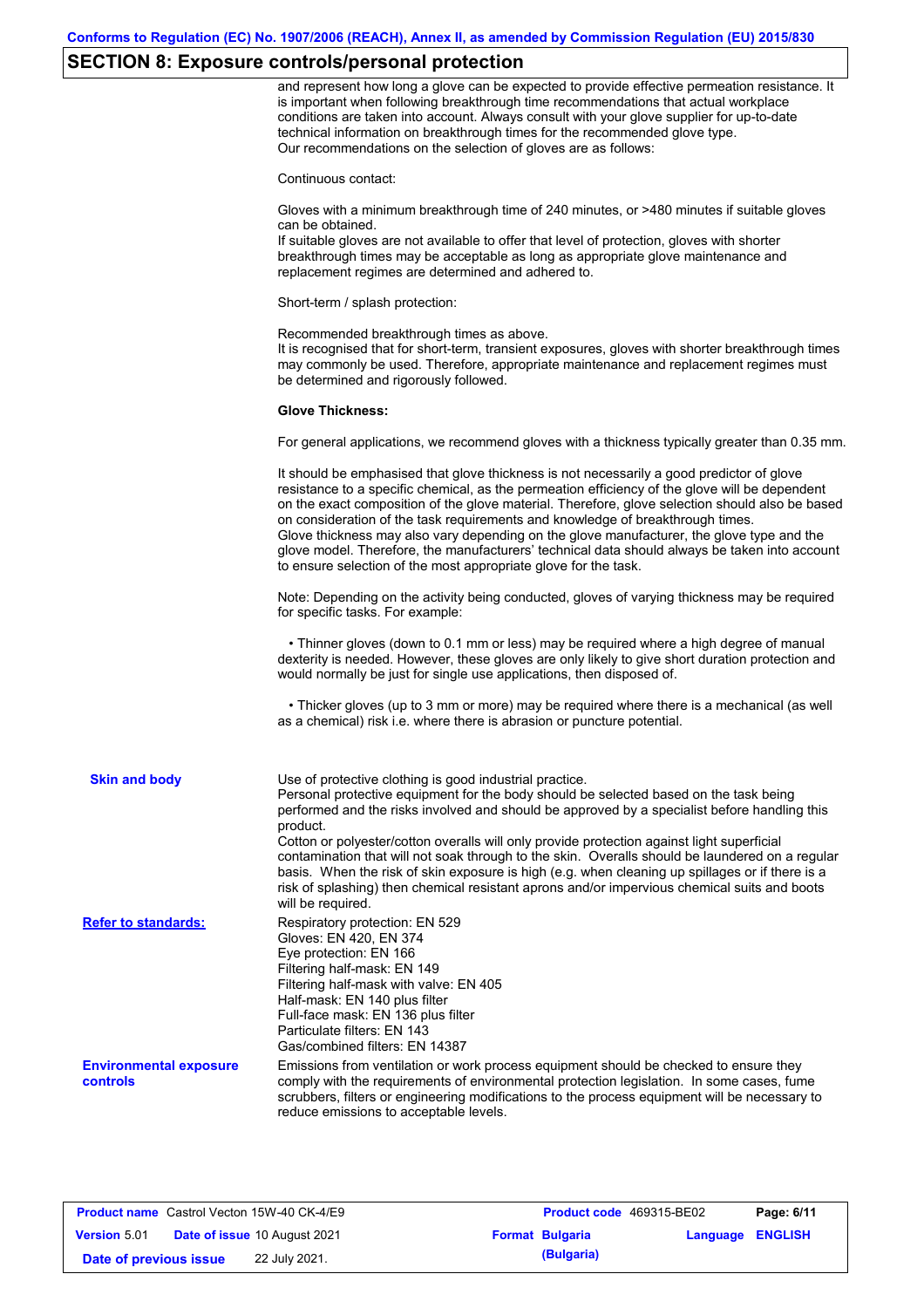## **SECTION 9: Physical and chemical properties**

**9.1 Information on basic physical and chemical properties**

| <b>Appearance</b>                                      |                                                                                                                                                                             |
|--------------------------------------------------------|-----------------------------------------------------------------------------------------------------------------------------------------------------------------------------|
| <b>Physical state</b>                                  | Liquid.                                                                                                                                                                     |
| <b>Colour</b>                                          | Amber. [Light]                                                                                                                                                              |
| <b>Odour</b>                                           | Not available. Not tested.                                                                                                                                                  |
| <b>Odour threshold</b>                                 | Not available. Not tested.                                                                                                                                                  |
| pH                                                     | Not applicable. Based on Solubility in Water (insoluble in water.).                                                                                                         |
| <b>Melting point/freezing point</b>                    | Not applicable. Based on Composition/information on ingredients.                                                                                                            |
| Initial boiling point and boiling<br>range             | Not available. Not tested.                                                                                                                                                  |
| <b>Pour point</b>                                      | $-36 °C$                                                                                                                                                                    |
| <b>Flash point</b>                                     | Closed cup: 205°C (401°F) [Pensky-Martens.]                                                                                                                                 |
| <b>Evaporation rate</b>                                | Not relevant/applicable due to nature of the product. Based on low volatility.                                                                                              |
| <b>Flammability (solid, gas)</b>                       | Not applicable. Based on physical state.                                                                                                                                    |
| <b>Upper/lower flammability or</b><br>explosive limits | Not available. Not tested.                                                                                                                                                  |
| <b>Vapour pressure</b>                                 | <0.01 kPa (<0.075 mm Hg) [20°C (68°F)]                                                                                                                                      |
| <b>Vapour density</b>                                  | $>1$ [Air = 1]                                                                                                                                                              |
| <b>Relative density</b>                                | $<$ 1                                                                                                                                                                       |
| <b>Density</b>                                         | $\leq$ 1000 kg/m <sup>3</sup> (<1 g/cm <sup>3</sup> ) at 15 <sup>°</sup> C                                                                                                  |
| <b>Solubility(ies)</b>                                 | insoluble in water.                                                                                                                                                         |
| <b>Partition coefficient: n-octanol/</b><br>water      | Not applicable. Substance is a hydrocarbon UVCB. Standard tests for this endpoint are<br>intended for single substances and are not appropriate for this complex substance. |
| <b>Auto-ignition temperature</b>                       | Not available. Not tested.                                                                                                                                                  |
| <b>Decomposition temperature</b>                       | Not observed to decompose by final boiling point                                                                                                                            |
| <b>Viscosity</b>                                       | Kinematic: 107.6 mm <sup>2</sup> /s (107.6 cSt) at 40°C<br>Kinematic: 14.6 to 15.2 mm <sup>2</sup> /s (14.6 to 15.2 cSt) at 100 °C                                          |
| <b>Explosive properties</b>                            | Not considered explosive based on structural and oxygen balance considerations.                                                                                             |
| <b>Oxidising properties</b>                            | Not considered oxidizing based on structural considerations.                                                                                                                |

#### **9.2 Other information**

No additional information.

## **SECTION 10: Stability and reactivity**

| <b>10.1 Reactivity</b>                            | No specific test data available for this product. Refer to Conditions to avoid and Incompatible<br>materials for additional information.                                |
|---------------------------------------------------|-------------------------------------------------------------------------------------------------------------------------------------------------------------------------|
| <b>10.2 Chemical stability</b>                    | The product is stable.                                                                                                                                                  |
| <b>10.3 Possibility of</b><br>hazardous reactions | Under normal conditions of storage and use, hazardous reactions will not occur.<br>Under normal conditions of storage and use, hazardous polymerisation will not occur. |
| <b>10.4 Conditions to avoid</b>                   | Avoid all possible sources of ignition (spark or flame).                                                                                                                |
| <b>10.5 Incompatible materials</b>                | Reactive or incompatible with the following materials: oxidising materials.                                                                                             |
| <b>10.6 Hazardous</b><br>decomposition products   | Under normal conditions of storage and use, hazardous decomposition products should not be<br>produced.                                                                 |

## **SECTION 11: Toxicological information**

**11.1 Information on toxicological effects Acute toxicity estimates**

|                        | <b>Product name</b> Castrol Vecton 15W-40 CK-4/E9 | <b>Product code</b> 469315-BE02 |                  | Page: 7/11 |
|------------------------|---------------------------------------------------|---------------------------------|------------------|------------|
| <b>Version 5.01</b>    | <b>Date of issue 10 August 2021</b>               | <b>Format Bulgaria</b>          | Language ENGLISH |            |
| Date of previous issue | 22 July 2021.                                     | (Bulgaria)                      |                  |            |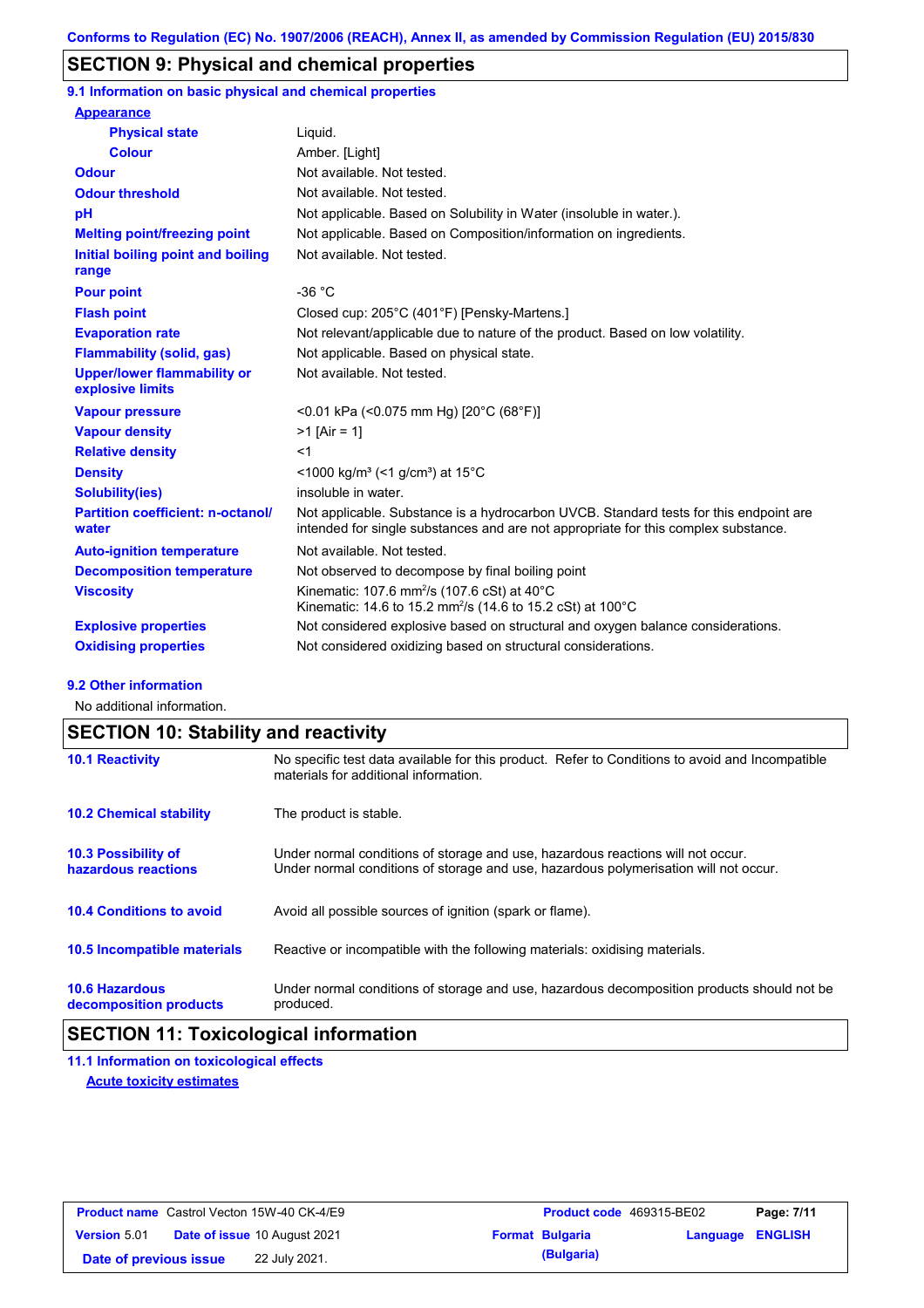# **Conforms to Regulation (EC) No. 1907/2006 (REACH), Annex II, as amended by Commission Regulation (EU) 2015/830**

# **SECTION 11: Toxicological information**

| <b>Product/ingredient name</b>                                                             |                                                                                                                                                                                                                                                                                                                                                                                                          | Oral (mg/<br>kg)                                                                            | <b>Dermal</b><br>(mg/kg) | <b>Inhalation</b><br>(gases)<br>(ppm) | <b>Inhalation</b><br>(vapours)<br>(mg/l) | <b>Inhalation</b><br>(dusts)<br>and mists)<br>(mg/l) |
|--------------------------------------------------------------------------------------------|----------------------------------------------------------------------------------------------------------------------------------------------------------------------------------------------------------------------------------------------------------------------------------------------------------------------------------------------------------------------------------------------------------|---------------------------------------------------------------------------------------------|--------------------------|---------------------------------------|------------------------------------------|------------------------------------------------------|
| isooctyl) esters, zinc salts                                                               | Phosphorodithioic acid, mixed O,O-bis(sec-Bu and                                                                                                                                                                                                                                                                                                                                                         |                                                                                             | N/A                      | N/A                                   | N/A                                      | N/A                                                  |
| <b>Information on likely</b><br>routes of exposure                                         | Routes of entry anticipated: Dermal, Inhalation.                                                                                                                                                                                                                                                                                                                                                         |                                                                                             |                          |                                       |                                          |                                                      |
| <b>Potential acute health effects</b>                                                      |                                                                                                                                                                                                                                                                                                                                                                                                          |                                                                                             |                          |                                       |                                          |                                                      |
| <b>Inhalation</b>                                                                          | Vapour inhalation under ambient conditions is not normally a problem due to low vapour<br>pressure.                                                                                                                                                                                                                                                                                                      |                                                                                             |                          |                                       |                                          |                                                      |
| <b>Ingestion</b>                                                                           | No known significant effects or critical hazards.                                                                                                                                                                                                                                                                                                                                                        |                                                                                             |                          |                                       |                                          |                                                      |
| <b>Skin contact</b>                                                                        | Defatting to the skin. May cause skin dryness and irritation.                                                                                                                                                                                                                                                                                                                                            |                                                                                             |                          |                                       |                                          |                                                      |
| <b>Eye contact</b>                                                                         | Not classified as an eye irritant. Based on data available for this or related materials.                                                                                                                                                                                                                                                                                                                |                                                                                             |                          |                                       |                                          |                                                      |
| <b>Symptoms related to the physical, chemical and toxicological characteristics</b>        |                                                                                                                                                                                                                                                                                                                                                                                                          |                                                                                             |                          |                                       |                                          |                                                      |
| <b>Inhalation</b>                                                                          | No specific data.                                                                                                                                                                                                                                                                                                                                                                                        |                                                                                             |                          |                                       |                                          |                                                      |
| <b>Ingestion</b>                                                                           | No specific data.                                                                                                                                                                                                                                                                                                                                                                                        |                                                                                             |                          |                                       |                                          |                                                      |
| <b>Skin contact</b>                                                                        | irritation<br>dryness<br>cracking                                                                                                                                                                                                                                                                                                                                                                        | Adverse symptoms may include the following:                                                 |                          |                                       |                                          |                                                      |
| <b>Eye contact</b>                                                                         | No specific data.                                                                                                                                                                                                                                                                                                                                                                                        |                                                                                             |                          |                                       |                                          |                                                      |
| Delayed and immediate effects as well as chronic effects from short and long-term exposure |                                                                                                                                                                                                                                                                                                                                                                                                          |                                                                                             |                          |                                       |                                          |                                                      |
| <b>Inhalation</b>                                                                          | respiratory tract.                                                                                                                                                                                                                                                                                                                                                                                       | Overexposure to the inhalation of airborne droplets or aerosols may cause irritation of the |                          |                                       |                                          |                                                      |
| <b>Ingestion</b>                                                                           |                                                                                                                                                                                                                                                                                                                                                                                                          | Ingestion of large quantities may cause nausea and diarrhoea.                               |                          |                                       |                                          |                                                      |
| <b>Skin contact</b>                                                                        |                                                                                                                                                                                                                                                                                                                                                                                                          | Prolonged or repeated contact can defat the skin and lead to irritation and/or dermatitis.  |                          |                                       |                                          |                                                      |
| <b>Eye contact</b>                                                                         |                                                                                                                                                                                                                                                                                                                                                                                                          | Potential risk of transient stinging or redness if accidental eye contact occurs.           |                          |                                       |                                          |                                                      |
| <b>Potential chronic health effects</b>                                                    |                                                                                                                                                                                                                                                                                                                                                                                                          |                                                                                             |                          |                                       |                                          |                                                      |
| General                                                                                    | USED ENGINE OILS<br>Combustion products resulting from the operation of internal combustion engines contaminate<br>engine oils during use. Used engine oil may contain hazardous components which have the<br>potential to cause skin cancer. Frequent or prolonged contact with all types and makes of used<br>engine oil must therefore be avoided and a high standard of personal hygiene maintained. |                                                                                             |                          |                                       |                                          |                                                      |
| <b>Carcinogenicity</b>                                                                     | No known significant effects or critical hazards.                                                                                                                                                                                                                                                                                                                                                        |                                                                                             |                          |                                       |                                          |                                                      |
| <b>Mutagenicity</b>                                                                        | No known significant effects or critical hazards.                                                                                                                                                                                                                                                                                                                                                        |                                                                                             |                          |                                       |                                          |                                                      |
| <b>Developmental effects</b>                                                               | No known significant effects or critical hazards.                                                                                                                                                                                                                                                                                                                                                        |                                                                                             |                          |                                       |                                          |                                                      |
| <b>Fertility effects</b>                                                                   | No known significant effects or critical hazards.                                                                                                                                                                                                                                                                                                                                                        |                                                                                             |                          |                                       |                                          |                                                      |

## **SECTION 12: Ecological information**

**12.1 Toxicity**

**Environmental hazards** Not classified as dangerous

#### **12.2 Persistence and degradability**

Expected to be biodegradable.

#### **12.3 Bioaccumulative potential**

This product is not expected to bioaccumulate through food chains in the environment.

| <b>12.4 Mobility in soil</b>                                         |                                                                      |
|----------------------------------------------------------------------|----------------------------------------------------------------------|
| <b>Soil/water partition</b><br><b>coefficient</b> (K <sub>oc</sub> ) | Not available.                                                       |
| <b>Mobility</b>                                                      | Spillages may penetrate the soil causing ground water contamination. |

#### **12.5 Results of PBT and vPvB assessment**

Product does not meet the criteria for PBT or vPvB according to Regulation (EC) No. 1907/2006, Annex XIII.

#### **12.6 Other adverse effects**

|                        | <b>Product name</b> Castrol Vecton 15W-40 CK-4/E9 | <b>Product code</b> 469315-BE02 |                  | Page: 8/11 |
|------------------------|---------------------------------------------------|---------------------------------|------------------|------------|
| <b>Version 5.01</b>    | <b>Date of issue 10 August 2021</b>               | <b>Format Bulgaria</b>          | Language ENGLISH |            |
| Date of previous issue | 22 July 2021.                                     | (Bulgaria)                      |                  |            |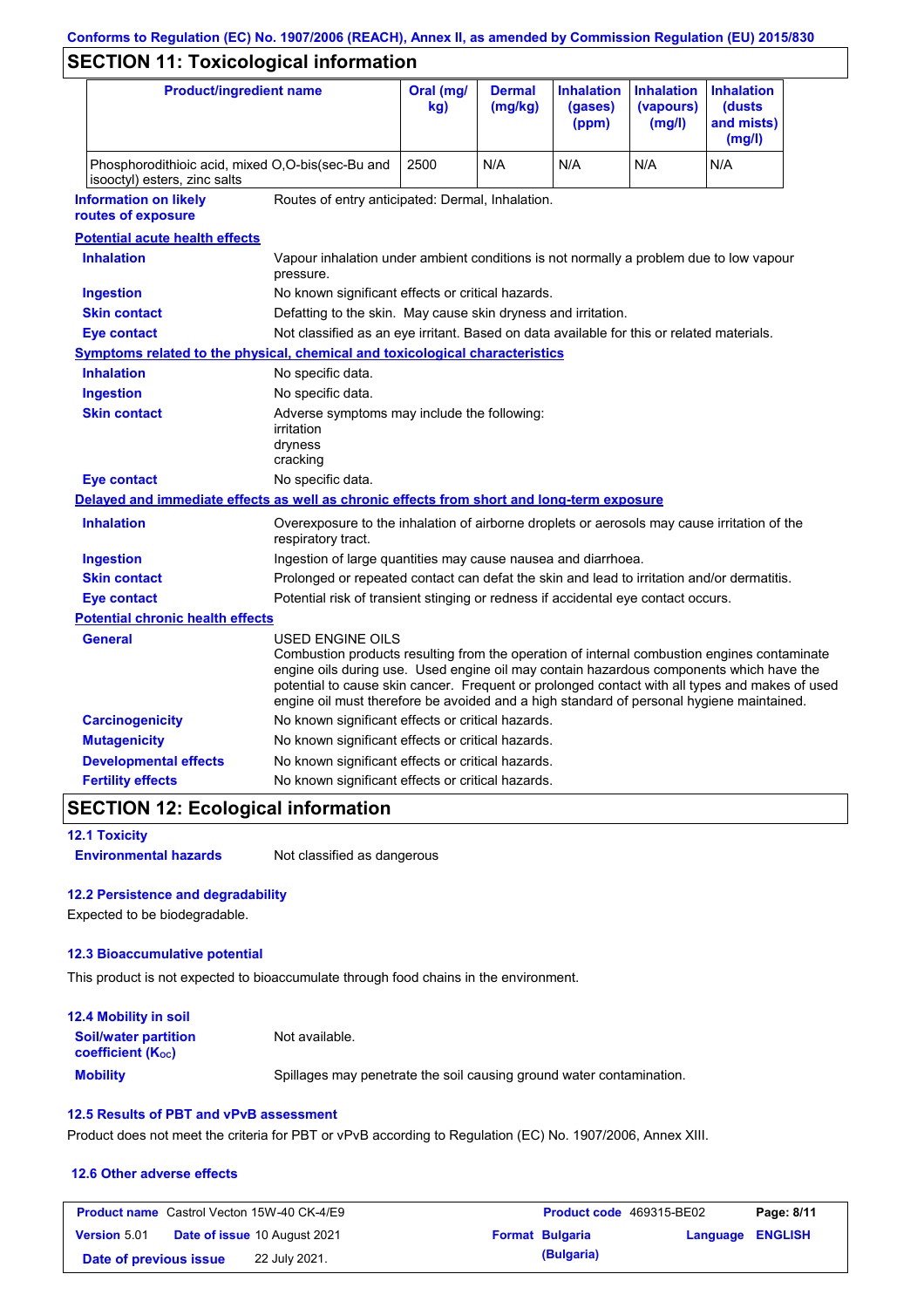## **SECTION 12: Ecological information**

**Other ecological information**

Spills may form a film on water surfaces causing physical damage to organisms. Oxygen transfer could also be impaired.

## **SECTION 13: Disposal considerations**

| <b>13.1 Waste treatment methods</b> |                                                                                                                                                                      |
|-------------------------------------|----------------------------------------------------------------------------------------------------------------------------------------------------------------------|
| <b>Product</b>                      |                                                                                                                                                                      |
| <b>Methods of disposal</b>          | Where possible, arrange for product to be recycled. Dispose of via an authorised person/<br>licensed waste disposal contractor in accordance with local regulations. |
| <b>Hazardous waste</b>              | Yes.                                                                                                                                                                 |

**European waste catalogue (EWC)**

| Waste code | <b>Waste designation</b>                |
|------------|-----------------------------------------|
| $130208*$  | other engine, gear and lubricating oils |

However, deviation from the intended use and/or the presence of any potential contaminants may require an alternative waste disposal code to be assigned by the end user.

| <b>Packaging</b>           |                                                                                                                                                                                                                                                                                                                                                                                                                                                                                                 |
|----------------------------|-------------------------------------------------------------------------------------------------------------------------------------------------------------------------------------------------------------------------------------------------------------------------------------------------------------------------------------------------------------------------------------------------------------------------------------------------------------------------------------------------|
| <b>Methods of disposal</b> | Where possible, arrange for product to be recycled. Dispose of via an authorised person/<br>licensed waste disposal contractor in accordance with local regulations.                                                                                                                                                                                                                                                                                                                            |
| <b>Special precautions</b> | This material and its container must be disposed of in a safe way. Care should be taken when<br>handling emptied containers that have not been cleaned or rinsed out. Empty containers or<br>liners may retain some product residues. Empty containers represent a fire hazard as they may<br>contain flammable product residues and vapour. Never weld, solder or braze empty containers.<br>Avoid dispersal of spilt material and runoff and contact with soil, waterways, drains and sewers. |
| <b>References</b>          | Commission 2014/955/EU<br>Directive 2008/98/EC                                                                                                                                                                                                                                                                                                                                                                                                                                                  |

## **SECTION 14: Transport information**

|                                           | <b>ADR/RID</b> | <b>ADN</b>     | <b>IMDG</b>    | <b>IATA</b>    |  |
|-------------------------------------------|----------------|----------------|----------------|----------------|--|
| 14.1 UN number                            | Not regulated. | Not regulated. | Not regulated. | Not regulated. |  |
| 14.2 UN proper<br>shipping name           |                |                | ۰              |                |  |
| <b>14.3 Transport</b><br>hazard class(es) |                |                |                |                |  |
| 14.4 Packing<br>group                     |                |                |                |                |  |
| 14.5<br><b>Environmental</b><br>hazards   | No.            | No.            | No.            | No.            |  |
| <b>Additional</b><br><b>information</b>   |                |                |                |                |  |

**14.6 Special precautions for user** Not available.

**14.7 Transport in bulk according to IMO instruments** Not available.

### **SECTION 15: Regulatory information**

**15.1 Safety, health and environmental regulations/legislation specific for the substance or mixture EU Regulation (EC) No. 1907/2006 (REACH) Annex XIV - List of substances subject to authorisation Substances of very high concern** None of the components are listed. None of the components are listed. **Annex XIV Product name** Castrol Vecton 15W-40 CK-4/E9 **Product Code 469315-BE02 Page: 9/11 Version** 5.01 **Date of issue** 10 August 2021

**Date of previous issue** 22 July 2021.

| <b>Product code</b> 469315-BE02 |                  | Page: 9/11 |  |
|---------------------------------|------------------|------------|--|
| Format Bulgaria                 | Language ENGLISH |            |  |
| (Bulgaria)                      |                  |            |  |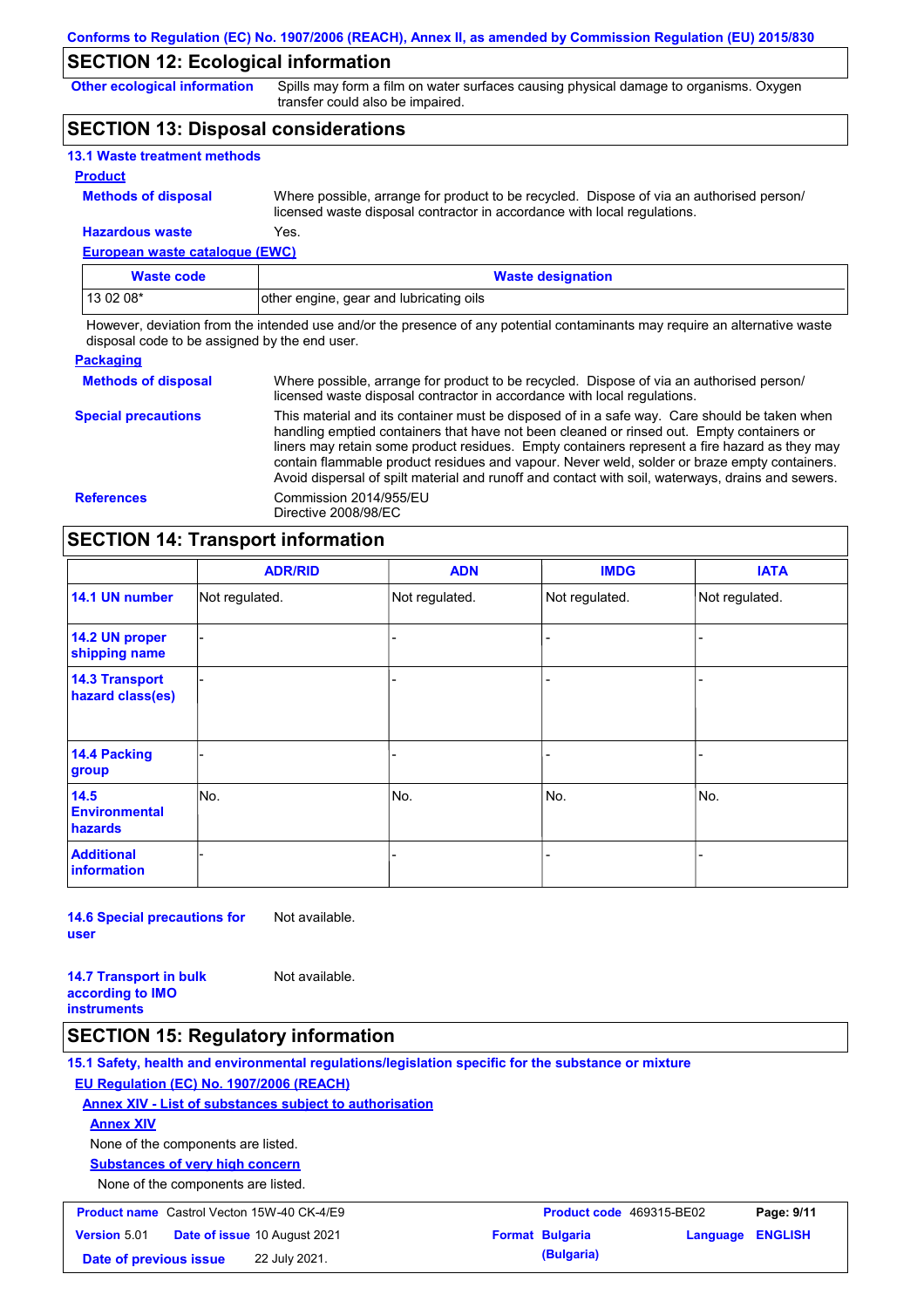## **SECTION 15: Regulatory information**

| EU Regulation (EC) No. 1907/2006 (REACH)                                                                                                                 |                                                                                                                                |
|----------------------------------------------------------------------------------------------------------------------------------------------------------|--------------------------------------------------------------------------------------------------------------------------------|
| <b>Annex XVII - Restrictions</b><br>on the manufacture.<br>placing on the market<br>and use of certain<br>dangerous substances,<br>mixtures and articles | Not applicable.                                                                                                                |
| <b>Other regulations</b>                                                                                                                                 |                                                                                                                                |
| <b>REACH Status</b>                                                                                                                                      | The company, as identified in Section 1, sells this product in the EU in compliance with the<br>current requirements of REACH. |
| <b>United States inventory</b><br>(TSCA 8b)                                                                                                              | At least one component is not listed.                                                                                          |
| <b>Australia inventory (AICS)</b>                                                                                                                        | At least one component is not listed.                                                                                          |
| <b>Canada inventory</b>                                                                                                                                  | At least one component is not listed.                                                                                          |
| <b>China inventory (IECSC)</b>                                                                                                                           | At least one component is not listed.                                                                                          |
| <b>Japan inventory (ENCS)</b>                                                                                                                            | At least one component is not listed.                                                                                          |
| <b>Korea inventory (KECI)</b>                                                                                                                            | All components are listed or exempted.                                                                                         |
| <b>Philippines inventory</b><br>(PICCS)                                                                                                                  | At least one component is not listed.                                                                                          |
| <b>Taiwan Chemical</b><br><b>Substances Inventory</b><br>(TCSI)                                                                                          | At least one component is not listed.                                                                                          |
| Ozone depleting substances (1005/2009/EU)                                                                                                                |                                                                                                                                |
| Not listed.                                                                                                                                              |                                                                                                                                |
| Prior Informed Consent (PIC) (649/2012/EU)<br>Not listed.                                                                                                |                                                                                                                                |
| <b>EU - Water framework directive - Priority substances</b>                                                                                              |                                                                                                                                |
| None of the components are listed.                                                                                                                       |                                                                                                                                |
| <b>Seveso Directive</b>                                                                                                                                  |                                                                                                                                |
| This product is not controlled under the Seveso Directive.                                                                                               |                                                                                                                                |

**15.2 Chemical safety assessment** A Chemical Safety Assessment has been carried out for one or more of the substances within this mixture. A Chemical Safety Assessment has not been carried out for the mixture itself.

# **SECTION 16: Other information**

| <b>Abbreviations and acronyms</b>                 | ADN = European Provisions concerning the International Carriage of Dangerous Goods by<br>Inland Waterway<br>ADR = The European Agreement concerning the International Carriage of Dangerous Goods by<br>Road<br>$ATE = Acute Toxicity Estimate$<br><b>BCF</b> = Bioconcentration Factor                                                                                                                                                                                          |                          |          |                |  |  |
|---------------------------------------------------|----------------------------------------------------------------------------------------------------------------------------------------------------------------------------------------------------------------------------------------------------------------------------------------------------------------------------------------------------------------------------------------------------------------------------------------------------------------------------------|--------------------------|----------|----------------|--|--|
|                                                   | CAS = Chemical Abstracts Service<br>CLP = Classification, Labelling and Packaging Regulation [Regulation (EC) No. 1272/2008]<br>CSA = Chemical Safety Assessment<br>CSR = Chemical Safety Report<br>DMEL = Derived Minimal Effect Level<br>DNEL = Derived No Effect Level                                                                                                                                                                                                        |                          |          |                |  |  |
|                                                   | EINECS = European Inventory of Existing Commercial chemical Substances<br>ES = Exposure Scenario<br>EUH statement = CLP-specific Hazard statement                                                                                                                                                                                                                                                                                                                                |                          |          |                |  |  |
|                                                   | EWC = European Waste Catalogue<br>GHS = Globally Harmonized System of Classification and Labelling of Chemicals<br>IATA = International Air Transport Association<br>IBC = Intermediate Bulk Container<br>IMDG = International Maritime Dangerous Goods                                                                                                                                                                                                                          |                          |          |                |  |  |
|                                                   | LogPow = logarithm of the octanol/water partition coefficient<br>MARPOL = International Convention for the Prevention of Pollution From Ships, 1973 as<br>modified by the Protocol of 1978. ("Marpol" = marine pollution)<br>OECD = Organisation for Economic Co-operation and Development<br>PBT = Persistent, Bioaccumulative and Toxic<br>PNEC = Predicted No Effect Concentration<br>REACH = Registration, Evaluation, Authorisation and Restriction of Chemicals Regulation |                          |          |                |  |  |
| <b>Product name</b> Castrol Vecton 15W-40 CK-4/E9 |                                                                                                                                                                                                                                                                                                                                                                                                                                                                                  | Product code 469315-BE02 |          | Page: 10/11    |  |  |
| <b>Version 5.01</b>                               | <b>Date of issue 10 August 2021</b>                                                                                                                                                                                                                                                                                                                                                                                                                                              | <b>Format Bulgaria</b>   | Language | <b>ENGLISH</b> |  |  |
| Date of previous issue                            | 22 July 2021.                                                                                                                                                                                                                                                                                                                                                                                                                                                                    | (Bulgaria)               |          |                |  |  |